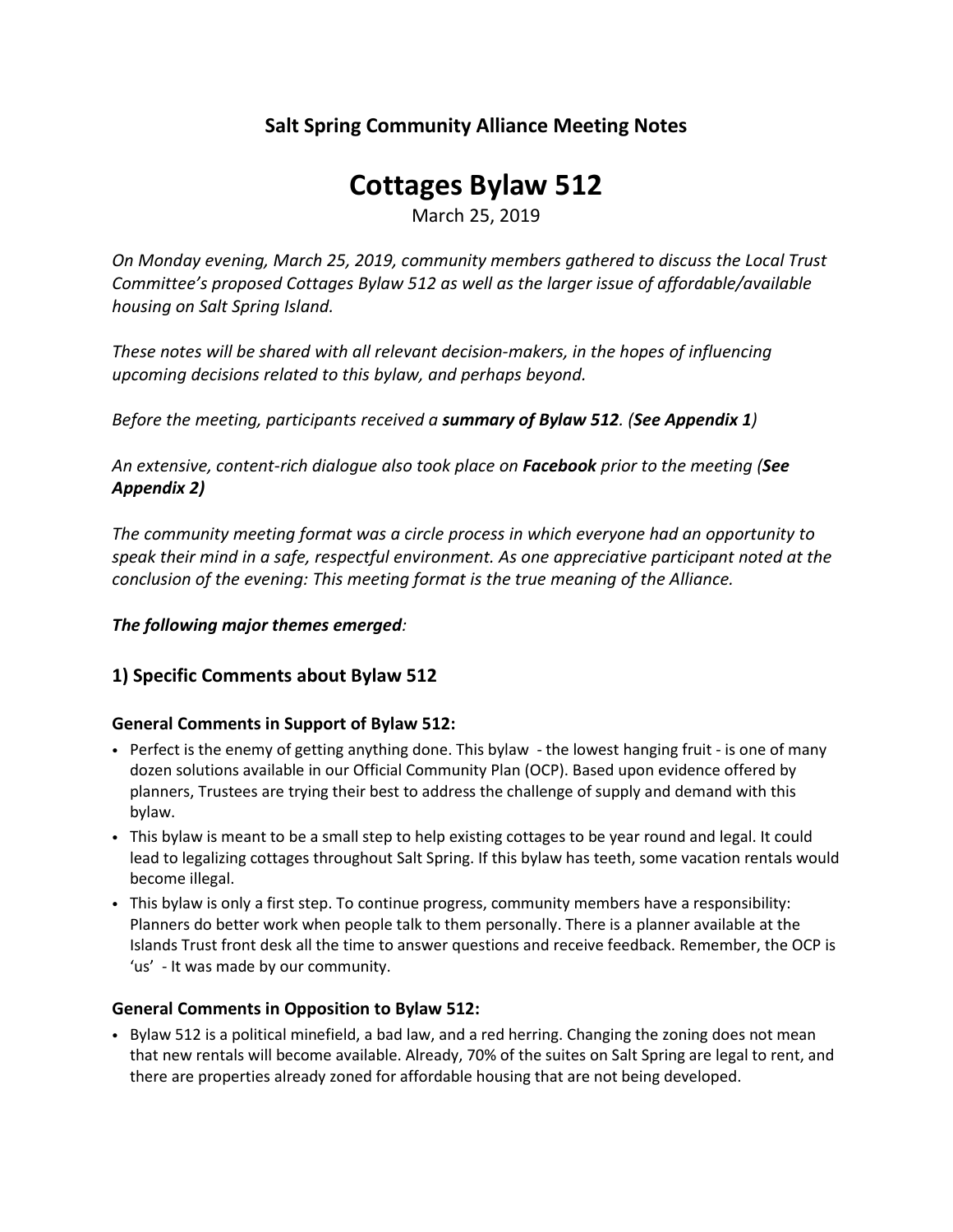- The exclusion of Agricultural Land Reserve farmworker housing undermines the original purpose of this bylaw.
- The potential implications of this bylaw have not been considered. How would a developer use this bylaw?

#### **Is There Adequate Water?**

- How do we know if there is enough groundwater? There is not much data on the adequacy of our water supply, and planners do not really have a strong/clear understanding of how much water we have or where it is located. Can cottages allowed by this bylaw in North Salt Spring Water District use rainwater?
- How does this bylaw affect the Grantville area? Listings in that area advertise homes plus cottages that can be built on 1/4 acre. How can this be legal? Won't septic systems be too close to drinking water wells?
- We need to stand up for conservation and respect our resources. All water we use actually takes away from other users like the orcas, fish, and frogs. When we capture water, it reduces the capacity of the whole system, and that has impacts.
- There are so many people commuting EVERY DAY to Salt Spring to work, because they simply cannot find a place to live here year-round. This is creating a lot of pollution and water/environmental impact that no one is recognized or admitting.

#### **Cottages are Expensive to Build:**

• The cost of building new cottages is too high and can take up to 20,000 hours at \$50 per hour. Once built, they will not necessarily be affordable. Over time, market forces will drive up the cost of a home with a second suite as well as the rental price of the cottage. The imperative to maximize profits over time will undermine the original purpose of this bylaw.

#### **Is There Adequate Enforcement to Ensure Cottages do not Become Vacation Rentals?**

• How will this bylaw prevent short term rentals? Will enforcement be done only through courts? Our current enforcement procedures are lax enough to let a lot of people continue to live in illegal rentals. Housing agreements like Bylaw 512 are harder to enforce on such a small scale and would better on a larger scale.

# **2) Concerns About Affordable/Available Housing in General:**

#### **Salt Spring Values:**

- Our community is suffering more than most know. We need a cultural shift. What are our values? It's inexcusable that people are living in the woods. Everyone deserves shelter and to feel safe. I see people wanting, not to get rich, but just to have a decent life. Unfortunately, that is hard to come by.
- Many of us worked hard, were lucky, and did well. Many also moved here when it was a cheap place to live. That choice to work and succeed is reduced now. We can't pull up the draw bridge, but we can do better.
- Our economic base has to change. Tourism is damaging. We need balance and diversity to keep our community healthy. We will lose our diversity if we are not more proactive. We need to protect our unique communities, artists, farmers. The market won't look after the poets and dry-wallers. We need proactive action to maintain or build a complete community.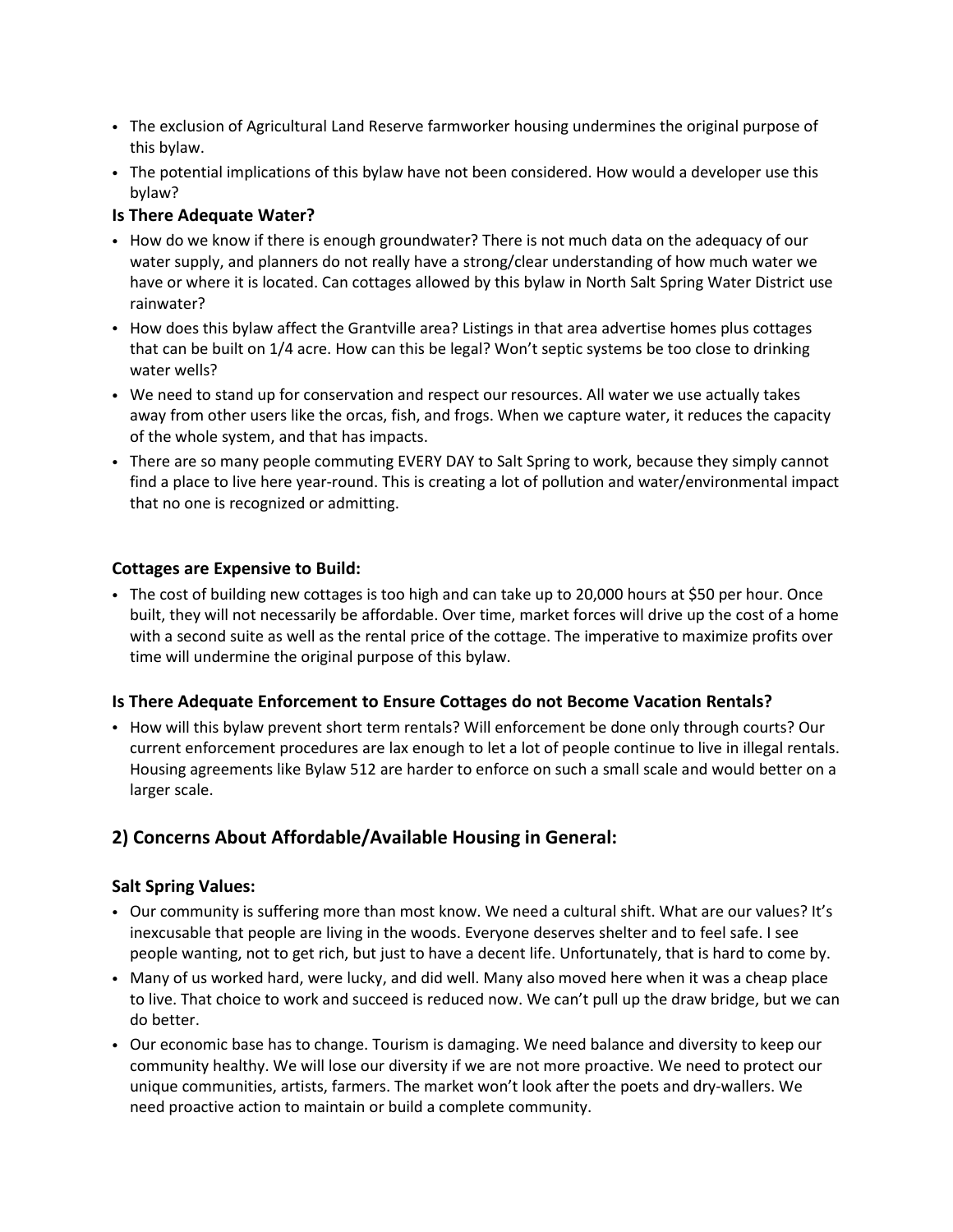• Is SSI just another resource to plunder? Might we be getting to the limits of what is possible to build on our island? Where do we stop? Maybe we should better utilize what already exists.

#### **Salt Spring Inertia:**

- Some expressed discouragement about the rules and inertia making positive change so difficult. Many opportunities are not being utilized. For example, a project rezoned in 1994 is just now being developed for affordable housing. How can our government react more quickly to address climate and housing emergencies? How can we respond to the climate emergency in a way that bridges our differences and makes us more resilient?
- There is some progress: Gas tax funding will soon be allocated to Croftonbrook and other housing projects.

#### **A Bigger Problem than Salt Spring Alone:**

- There are serious economic realities that seem beyond our control. Lack of housing is a national problem, and affordability challenges are being experienced on all the Gulf Islands.
- Part of the problem is that Salt Spring is such an attractive place to live. It is likely the best place to live in Canada, and more and more will come.

## **Possible Solutions:**

- Request was made for solutions not just an expectation that the government will solve all our issues.
- There is a huge crisis here, we can learn from other communities. All other islands have year round cottages, not seasonal ones. Why not be like them? What about tiny houses, eco-villages, wagon wheels? Boarding houses used to be more available and could be again. What about leased land communities? This option has been successful elsewhere
- Rainwater collection is possible, scarcity is a myth. One hundred gallons per family, per day is enough. Let's move forward on rainwater catchment - is it possible to be the only source on a lot? Transition Salt Spring Enterprise Cooperative has loans available for rainwater catchment.
- Let's look at changing our zoning: Our current zoning already allows much water overuse: Zoning considers a 10,000 sq. ft house equal to a 600 sq. ft cottage.
- Let's just use the buildings that already exist. How can we encourage people to share their land and homes and support those that already do? If people's hearts were open, we would not have a housing crisis.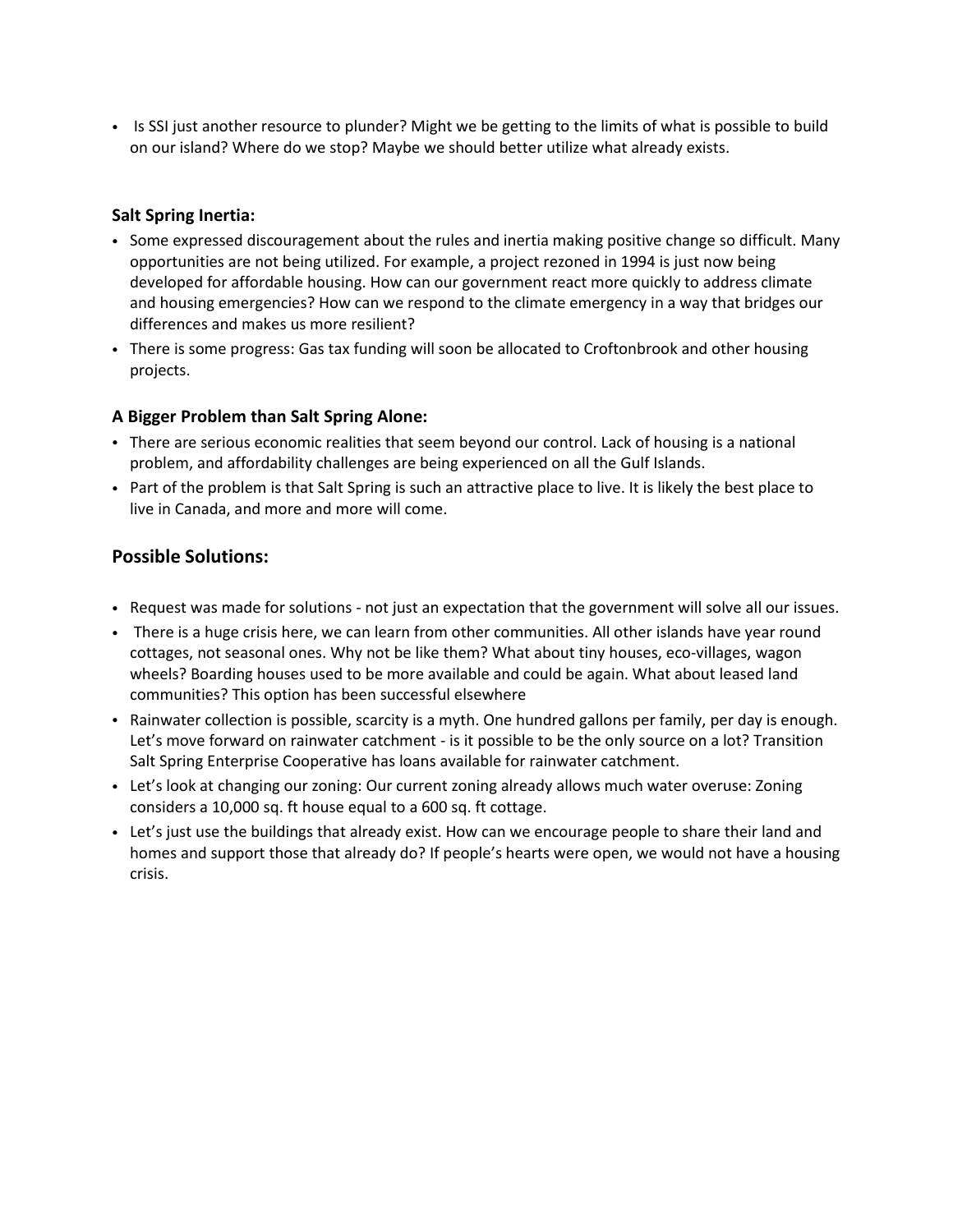# **Appendix 1: Summary of Views on Bylaw 512 Distributed BEFORE the Community Meeting**

# **Salt Spring Island Local Trust Committee's Proposed Cottages Bylaw 512**

If adopted by Salt Spring's Local Trust Committee (LTC), the proposed *Affordable Rental Housing Cottages* Bylaw 512 would allow full-time occupancy of up to 405 units of rental housing on lots where seasonal-only cottages are currently permitted. These full-time rental cottages would be allowed:

- A floor area up to 56 square meters on lots between 1.2 hectares and 2 hectares, and
- A floor area up to 90 square meters on lots 2 hectares or greater.

Currently, our Official Community Plan (OCP) provides for an estimated 8,150 dwellings when all permitted buildings have been built. This bylaw increases the permitted dwellings by less than 5%. The actual number of new rental cottages that would be created would depend upon the wishes of individual property owners. Some properties already have cottages, and the bylaw would permit them to be legally rented on a full-time basis. On properties without cottages, an owner could choose to do nothing, build a cottage, or allow a full-time renter to provide a dwelling.

Proposed Bylaw 512 includes a covenant that would prevent subdivision of these full-time rental cottages from the parent parcel. It also requires these full-time cottages to be used for rental only. (Cottages already being used lawfully as temporary accommodations - or having been issued a building or development permit to allow such use prior to the adoption of Bylaw 512 - would be exempt from this requirement.)

**Timeline:** Before bylaws are adopted, provincial law requires consultation, formal notifications, a public hearing, and four readings. The LTC gave Bylaw 512 its First Reading on September 27, 2018. After initial input from a number of local agencies and the public, the LTC made some amendments to the bylaw and gave it Second Reading on February 26, 2019. Public notice must still be published in local media as well as convening a formal Public Hearing (not yet scheduled).

After the Public Hearing, the LTC will decide what happens next – it could give the bylaw its Third Reading as is, it could make minor amendments, or it could withdraw it. If it makes significant amendments to the bylaw, a new Public Hearing must be held. Once a bylaw has had a Third Reading, it is submitted to the Islands Trust Executive Committee for approval. Once that approval is received, the LTC would decide whether to give the bylaw a Fourth (final) Reading to adopt it and make it law.

## **Some Reasons Folks Like Bylaw 512:**

- Legalization of secondary accommodations has been identified as a key mechanism the LTC has to address the challenge of insufficient affordable/available housing.
- Bylaw 512 offers the possibility of an increase in affordable, legal rental housing soon after its passage.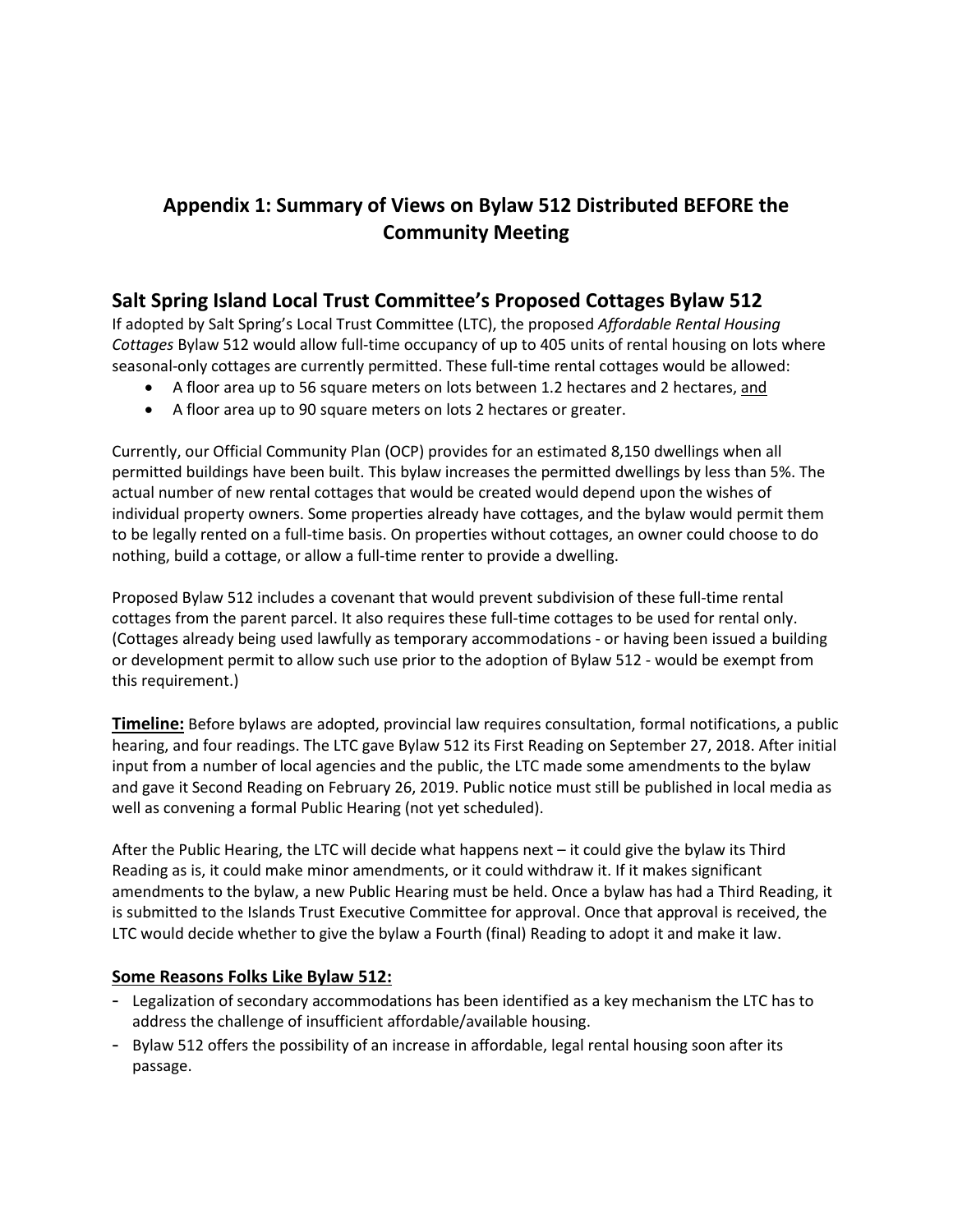- Bylaw 512 offers one important component of a broad, multi-faceted approach to addressing Salt Spring's affordable/available housing challenges.
- Bylaw 512 is consistent with the Salt Spring OCP by only allowing these cottages in areas that:
	- a) are not in watersheds for drinking water or well capture zones,
	- b) are not in sensitive ecosystems,
	- c) are not in areas that are hazardous for development (e.g. unstable slopes,) and
	- d) are not in automobile-dependent areas.
- As a result of feedback from referral agencies, a number of properties have not been included in Bylaw 512. Specifically, it would:
	- a) include all qualified properties within 1 km from public transit and exclude all properties significantly more than 1 km from public transit.
	- b) exclude all properties serviced by CRD water districts (as requested by those districts),
	- c) exclude all properties in a buffer area around the Cedar Lane Water System to protect limited groundwater (as requested by that district), and
	- d) exclude farmland in the Agricultural Land Reserve, to be addressed in a subsequent bylaw once new regulations from the Agricultural Land Commission have been clarified.

# **Some Reasons Folks Do Not Like Bylaw 512:**

- The limited scope of Bylaw 512 is insufficient to adequately address the need for affordable/available housing on Salt Spring.
- The bylaw is complex and would be simpler if it just converted all seasonal cottages to full-time occupancy.
- There is no evidence that this bylaw will produce a significant increase in the number of affordable housing units. Previously-approved Bylaw 461 that allowed secondary suites on approximately 1,500 properties may not have resulted in a significant increase in the availability of affordable rental housing.
- Property owners should have been more involved earlier in the process. No determination has been made whether these owners have a cottage or are interested in renting their cottage for full-time occupancy.
- By potentially increasing density, this bylaw could endanger the availability of groundwater before we have accurate data about the extent of our groundwater supply.
- If additional cottages are built, they may be illegally used for short-term vacation rental rather than affordable housing.
- Bylaw 512 may not be consistent with the OCP, especially in regard to Salt Spring's rural and agricultural sustainability (A.4.2.2,) limits to growth (A.4.3.3,) and groundwater supply protection (C.3.3.1.1)
- Although First Nations have not offered an opinion on Bylaw 512, they have usually opposed additional development on Salt Spring Island in the past.

# **For more detailed information, see:**

## **Affordable Rental Housing – Cottages Bylaw 512**

[http://www.islandstrust.bc.ca/islands/local-trust-areas/salt-spring/projects-initiatives/affordable](http://www.islandstrust.bc.ca/islands/local-trust-areas/salt-spring/projects-initiatives/affordable-rental-housing-cottages/more-information/)[rental-housing-cottages/more-information/](http://www.islandstrust.bc.ca/islands/local-trust-areas/salt-spring/projects-initiatives/affordable-rental-housing-cottages/more-information/)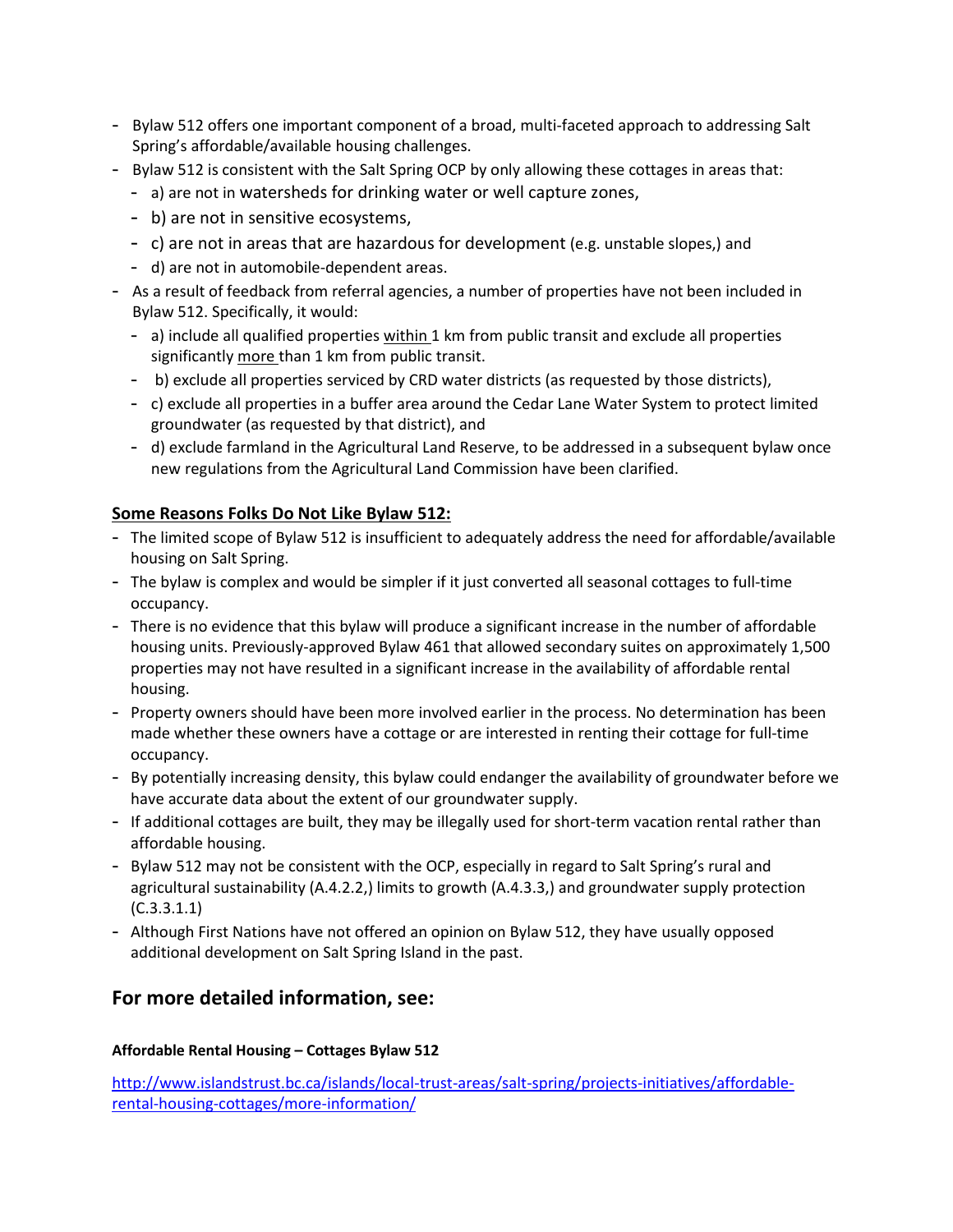**Islands Trust reports "Housing Strategic Actions" (Page 295 to 357**) [http://www.islandstrust.bc.ca/media/347296/tc\\_2019-03\\_12-](http://www.islandstrust.bc.ca/media/347296/tc_2019-03_12-14_adg_pkg_final.pdf?fbclid=IwAR31FVEcxSh7Wj84b_uptg-1bCPcVNhRyvnPyL0ISERvGwEeN-TTwLgA9HI) [14\\_adg\\_pkg\\_final.pdf?fbclid=IwAR31FVEcxSh7Wj84b\\_uptg-1bCPcVNhRyvnPyL0ISERvGwEeN-TTwLgA9HI](http://www.islandstrust.bc.ca/media/347296/tc_2019-03_12-14_adg_pkg_final.pdf?fbclid=IwAR31FVEcxSh7Wj84b_uptg-1bCPcVNhRyvnPyL0ISERvGwEeN-TTwLgA9HI)

# **Appendix 2: Detailed Facebook Discussion**

*Before this meeting, a respectful, content-rich conversation took place on the Salt Spring Community Discussion Form Facebook Page between Rhonan Heitzmann and Linda Adams. This exchange offered a rich resource of information, and so portions of this conversation are duplicated below, with permission from the authors:* 

Rhonan [Heitzmann](https://www.facebook.com/rhonan.heitzmann) This bylaw misses the opportunity to seize the low hanging fruit that is legalizing long term use of seasonal cottages that are ALREADY BUILT. What the summary linked above does not say is that this bylaw gives permission to some 400 properties out of 1300 currently zoned for "seasonal" cottages. We would be better off removing the seasonal from the definition of cottage in the land use bylaw, thus giving permission to all that are already built.

And also mandate that new cottages in areas with water problems have a sustainable alternative supply. This way we simplify the rules. but create a new strong rule about protecting water supplies where threatened....that can also be applied to other new initiatives like the idea of " home plate" zoning which could work as an eco-village zoning...being given strength by the trust's own recommendation to adopt square foot ratio as a density metric.

I would support this bylaw as better than nothing except for the fact that many would say "look what a great change we made we have given permission to 400 cottages" and then nothing more gets done for another 5 or 10 years....that would be a tragedy. Better to fight now to get amore meaningful change passed and also to have a meaningful discussion about what environmental impacts housing people in secondary dwellings has versus "seasonal" occupation I would argue that the impacts of seasonal use are actually more detrimental than year round use because the vacationers come and such up lots of water in the driest time of the year where as year round residents are more careful with limited resources...and it benefits the community to have year round housing available. The conservationists who oppose any change that might mean an increase in population should consider the impact of hundreds of cars commuting to SSI everyday from Vancouver Island to service the needs of the increasingly wealthy and aging population here. Better to house the people locally even if they might have to drive 10 km to their cottage from town.

#### Linda [Zakrison](https://www.facebook.com/linda.z.adams) Adams A few thoughts on this proposed bylaw:

First, I think it's important to remember that any time our Salt Spring LTC wants to amend our local Land Use Bylaw (AKA zoning bylaw), they have to do that in a way that's consistent with our Official Community Plan (OCP). Hundreds of islanders worked on and gave input into our OCP for just that reason – it guides the type of zoning changes that our LTC can make. Of course, our LTC can amend the OCP too, but that's a much longer process, involving mandatory consultation with the community, local agencies, provincial agencies and First Nations. If zoning changes are to be made relatively quickly at this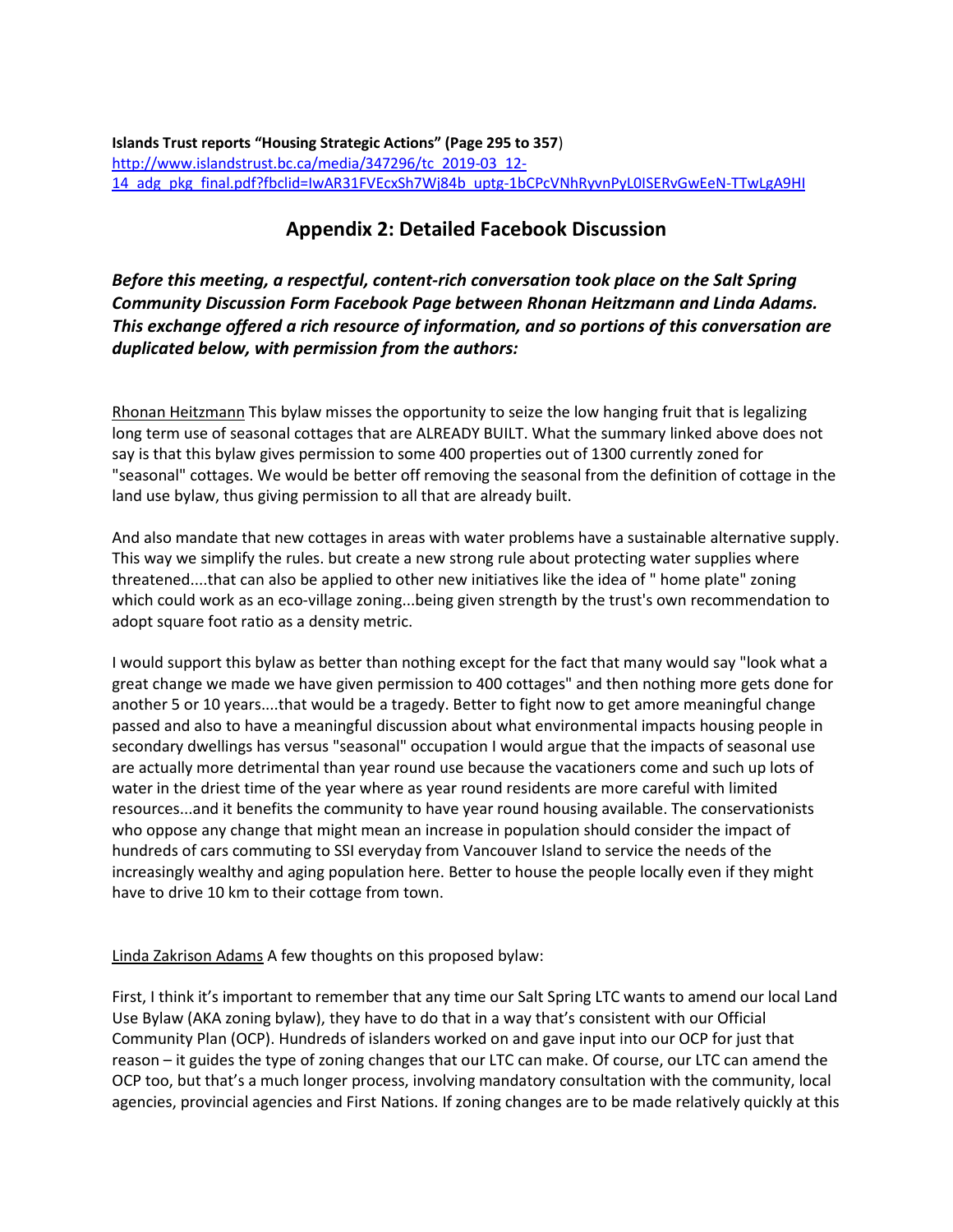point, they legally have to comply with the OCP. So any suggestions about amending the current bylaw would definitely need to have the OCP in mind.

And it turns out, our OCP has some pretty specific policies about when the LTC can amend the zoning bylaw to convert 'seasonal' cottages (already allowed on some properties) to affordable rental housing units. Those policies were developed through lots of consultation with Salt Spring Islanders and our local agencies. You can read them for yourself in Section B.2.2.2.16 on Page 26 of the OCP's Volume 1: [http://www.islandstrust.bc.ca/.../volume-1-consolidated...\)](https://l.facebook.com/l.php?u=http%3A%2F%2Fwww.islandstrust.bc.ca%2Fmedia%2F329643%2Fvolume-1-consolidated-july-2015.pdf%3Ffbclid%3DIwAR02sHxEI5Yi5He6AL7TjUOt5ow-M-cRPG2E7cb6BppLZreue1sLWSi69z0&h=AT1cNvH2GHlIbuSYj4mMHVefkd2p_6Y6hT2JH5eZlJ8Y5mSNlH5tG1_YJ14QT2TxDo9CkcByinOWsOtF19ZsYv_CIQM8OYmCySbWlkMiBzoEXDgu7I13xyMRk-X9eWEGrR8NzqY).

Here's a summary:

Under its section on Affordable, Rental and Special Needs Housing, our OCP says that the LTC should 'consider amending the Land Use Bylaw to allow the use of seasonal cottages as full time affordable rental housing units in certain areas'. So, the OCP gives some general guidance to the LTC – that it should consider making the amendments they are proposing in order provide affordable rental housing.

Next, the OCP has some policies about the sizes of cottages.

Right now, where seasonal cottages are permitted, they are limited to 56 sq m (602 sq ft) in floor area. But to encourage affordable family housing, the OCP says 'the Land Use Bylaw may be amended to permit cottages with a maximum floor area of 90 m2 (~969 sq ft) on lots 2 hectares or larger in area, while retaining the existing floor area limits (602 sq ft) on cottages on lots between 1.2 hectares and 2 hectares in area'. So far, the proposed bylaw is consistent with the OCP.

Next, the OCP has a number of criteria about where seasonal cottage could be converted to full time residential occupancy:

1. Our OCP says full time residence of cottages should only be allowed in areas with an adequate supply of potable water. This seems reasonable. There are areas of the island where the addition of new cottages could impact the water supply in existing water systems or private wells. Or where some of our little water districts don't think they can supply water. Based on what I can see of the online info, pretty well all of our water districts have indicated they can't supply water to new residential connections. So the bylaw excludes those areas, as the OCP requires.

2. Our OCP says that full time residence of cottages shouldn't be allowed in community drinking water watersheds - whether those drinking water systems rely on surface water (lakes) or wells. This seems to make sense too. In many parts of the province, drinking water watersheds are often complete NOGO zones – you can barely walk through them, and only if you get a permit first. Here on Salt Spring, our historical development patterns mean that many people live in our drinking water watersheds. But our OCP says we shouldn't be adding NEW development to those areas – due to a range of impacts that occur when properties are developed for residential use.

3. Our OCP says cottages shouldn't be used for full time residence in areas with sensitive ecosystems or in areas that are hazardous for development (e.g. unstable slopes). These areas are mapped in our OCP and it's actually a provincial requirement that new development be directed away from such areas. Not much to argue with here, I don't think.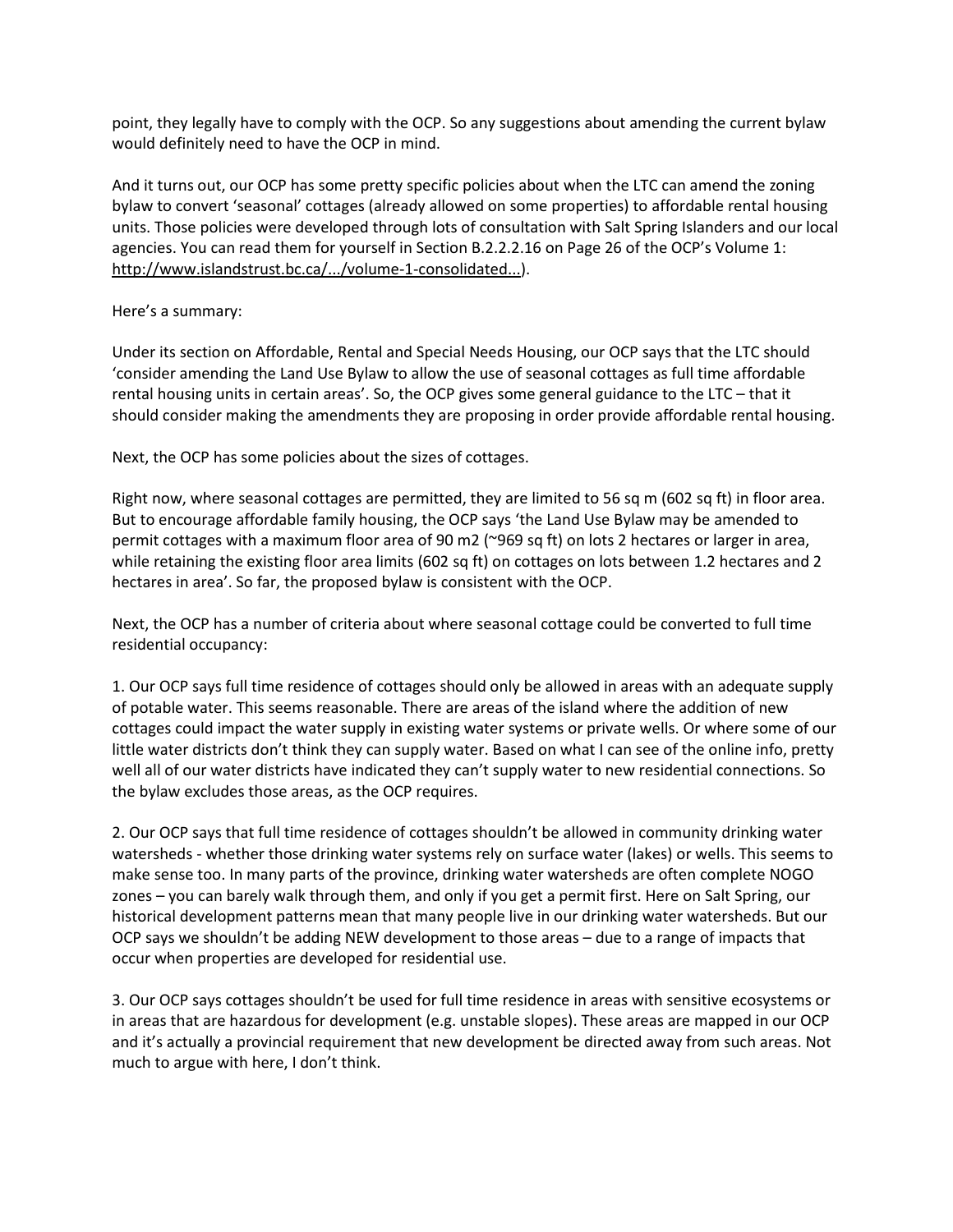4. Our OCP says the LTC can also consider limits on the location of cottages to minimize dependency on private automobiles. In addition to this, there are other policies in our OCP that emphasize 'smart growth' principles. These are some important principles we need to consider, if we are going to be a sustainable community, going forward.

As an island, we inherited a pretty 'sprawling' form of development from our earliest settlers. They established a pattern of roads and properties long before there were concerns about the costs of fuel, climate change, or the costs of maintaining such a spread-out pattern of settlement. These days, such concerns are part of the picture. Where a community has a low-density, sprawling form of development, it has to pay a lot of related costs, compared to denser forms of development – to send community services (road maintenance, school buses, fire fighting, policing, water supplies, social services) to the far-flung part of its community. This type of development also generates more greenhouse gasses, compared to denser development.These days, most communities are trying to reverse these trends.Our OCP has such policies too. It suggests that increased density (such as new full-time rental cottages) should mainly be clustered in areas where services already exist, such as near villages or along transit corridors. Over the long term, this would reduce the cost to the community of providing services to the new development.

In addition, studies have shown that housing affordability is closely linked to transportation costs. To be affordable, housing is best situated where there are effective walking or transit links to needed services (e.g. schools, medical care, groceries), without the need for a car.

5. Finally, our OCP says that the LTC should make the transition from seasonal cottages to full-time rental occupancy in a way that is 'incremental' and that it will 'monitor changes in order to have the effect of limiting the overall number of full-time units on the island'. While not all may agree with this policy, it was the result of extensive community consultation that said that significant density increases should only happen gradually.

From what I can see, the proposed bylaw is an attempt to amend 'the Land Use Bylaw to allow the use of seasonal cottages as full time affordable rental housing units in certain areas', as our OCP suggests.

The LTC seems to have paid full attention to the conditions that the OCP places on such amendment, as it is legally required to do, if it wants to move forward with a bylaw amendment. Suggestions that the LTC allow full-time residential use of all seasonal cottages would not comply with our current OCP, so would require a lengthy OCP amendment process. To move forward with minimal delay seems to require a bylaw that is much like the one proposed.

Those suggesting different amendments might want to also show how they have addressed the OCP, as our LTC is required to do. Or they could indicate what types of amendments to the OCP they think should be made, so their proposed amendment would work.

Rhonan [Heitzmann](https://www.facebook.com/rhonan.heitzmann) Part 1: Thanks Linda Linda [Zakrison](https://www.facebook.com/linda.z.adams?hc_location=ufi) Adams for clarifying some points and perhaps in light of your comments about the lengthy process of OCP amendments, this bylaw is better than nothing. However it has already taken 2 years to get to this stage. Perhaps smart and strong OCP amendments could actually be made quickly to allow for simple and strong rules. = Remove "seasonal" from the definition of cottage, (allow the size to be either 600 ft2 footprint with a second story or 900 ft2 footprint rancher). Mandate that all new cottages in a water sensitive area must be supplied by sustainable alternative source of water. (Require metering if necessary) If needed make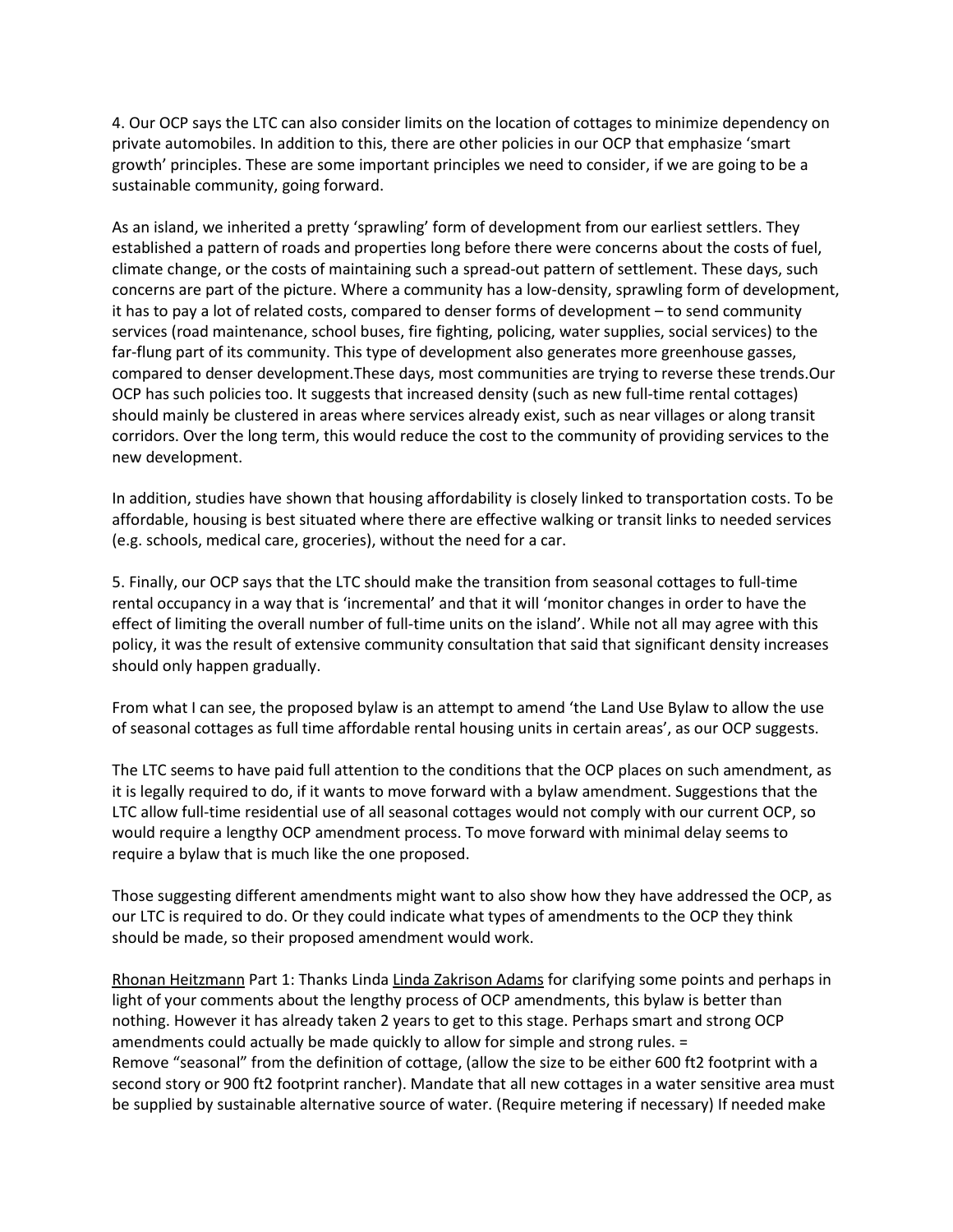community well capture zones and sensitive ecosystems Development Permit Areas, so that any development here is respectful of the ecological concerns.

I believe that these changes will actually better protect the environment and help allow for a sustainable community in the spirit of the OCP than the status quo or the current version of the proposed bylaw. I will explain using your points as reference. Don't forget that the OCP also contains much supportive language to support affordable housing, to retain young families and a sustainable community, and you would know where to find them better than I.

The main concept I would like to challenge is that a "seasonal" dwelling has less impact on the environment than full time use. I feel like this is the underlying misconception that is leading many astray. A Big Red Herring!

First of all, this bylaw propose no new buildings permitted. Some 1300 properties are already permitted to have a building built as a dwelling limited to "seasonal" use. Therefore all of the environmental destruction, development of property, septic, driveways and consumption of resources to build these buildings is already permitted. So how does "seasonal" use protect the environment in light of these development impacts? Not at all. The development impacts are the same.

All 1300 currently permitted cottages are allowed to be used for up to 3 months of the year as vacation "dwellings" which normally corresponds exactly with the time of year when water is scarcest and a concern. But vacationers are much less likely to conserve water than full time residents who are aware of limited resources. I would argue that the net negative impact of water use would be less by full time occupants than seasonal vacationers. (Especially when you consider my proposition of mandated alternative supply) Right now there is zero protection from summer use of water by the already permitted "seasonal" cottages but under my proposition there would be. (And the community gains meaningful year round secondary housing, which allows families' to stay, retired people to move into their cottage and rent out there main house, mortgage helpers so families can more easily afford a home…)

#### I think some very important distinctions to make are:

Principle Dwelling is not equal to Secondary Dwelling (in terms of impact yet they are counted the same) Principle use of water is not the same as Secondary use of water. (The principle must include some water for firefighting and irrigation….whereas secondary is only the occupant's indoor use) Summer Water Consumption is much more impactful than water consumption the rest of the year. (All of our aquifers and lakes replenish each winter, the idea that more annual volume of consumption is more harmful than summer consumption is a Huge Red Herring. It is summer consumption that impacts water scarcity so "seasonal" designation does nothing to protect against the harmful impacts but using an alternative sustainable water supply does.)

#### Rhonan [Heitzmann](https://www.facebook.com/rhonan.heitzmann) Part 2 Linda Linda [Zakrison](https://www.facebook.com/linda.z.adams?hc_location=ufi) Adams quoted OCP points to address:

1. "Our OCP says full time residence of cottages should only be allowed in areas with an adequate supply of potable water." -With a sustainable alterative supply this can be anywhere on SSI, either v…either via Rainwater harvesting where groundwater is a concern and also potentially by a private well where community supplied surface water is a concern. There is also the potential for private desalinization in some areas. These solutions already provide a barrier as there are additional costs associated, but allowing this to be a solution leaves there door open for those who wish to choose these routes, and benefits also the community by promoting the use of rainwater storage which is a key tool for protecting our water resources island wide. The OCP should not be a barrier on this point if alternative sustainable water supply is mandated.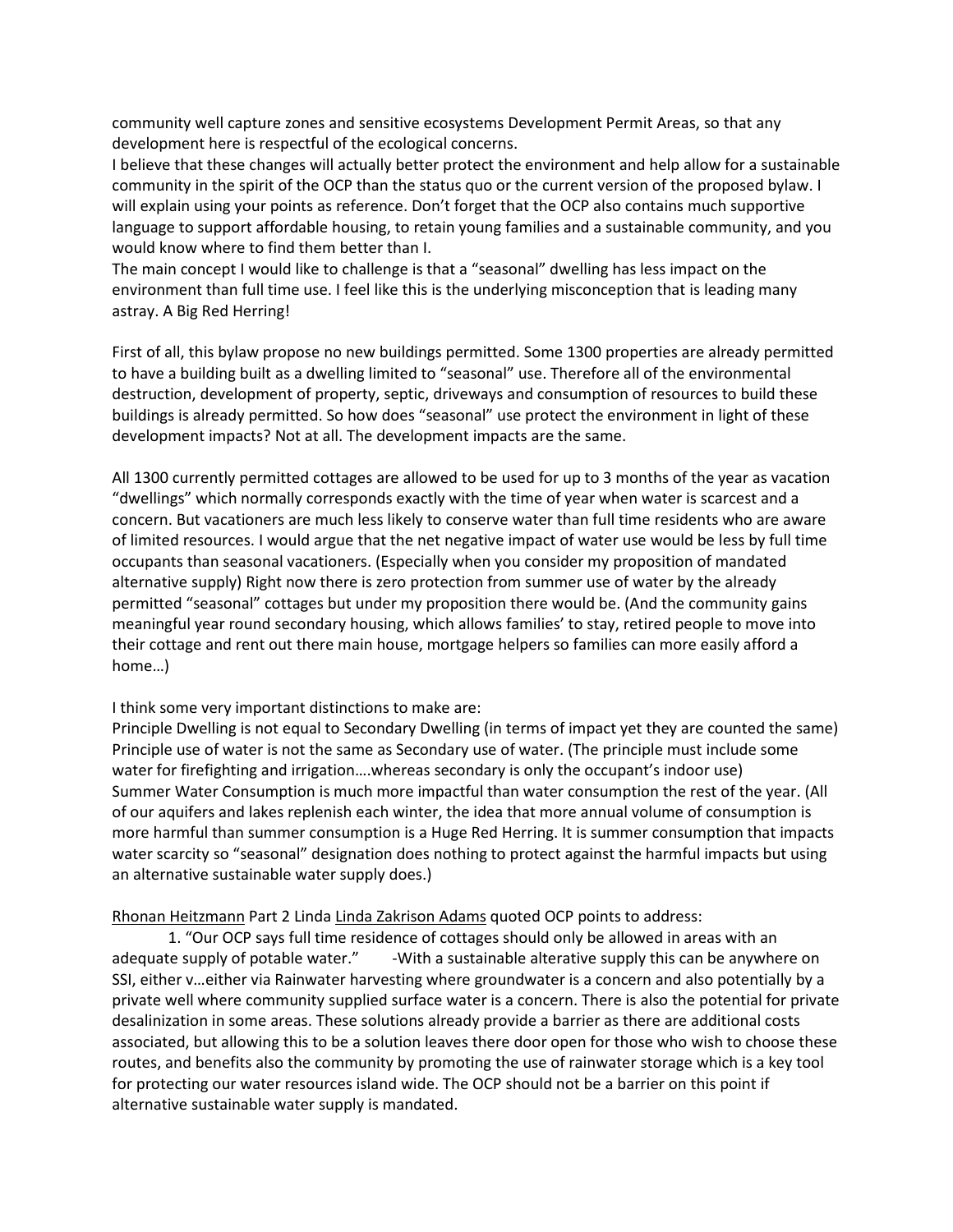2. "Our OCP says that full time residence of cottages shouldn't be allowed in community drinking water watersheds - whether those drinking water systems rely on surface water (lakes) or wells." -Ok perhaps this is a barrier in language but not in the spirit of the principle of protecting the environment, and I would submit that the OCP needs amendment on this point on the grounds that year round cottages do not have any more impact on watersheds than already permitted seasonal cottages since the impact of developing the building is exactly the same. Some are concerned about septic, but permitted septic fields are designed for year round use anyway. Additionally the use of composting toilets and reed bed filtrations systems are viable alternatives that should be promoted.

3. Our OCP says cottages shouldn't be used for full time residence in areas with sensitive ecosystems or in areas that are hazardous for development (e.g. unstable slopes).

- Same answer as above…How does full time use change anything compared to already permitted "seasonal" cottages on this point. The destruction by the development of building is the same. We are fools to allow Big Red Herrings such as the notion that "seasonal" use means less development impact, to guide our planning strategy to protect the environment. All of the sensitive ecosystems should be identified and create DPAs to protect them from all kinds of development, not precluding development, simply ensuring development plans of house, cottage, shop, barn, garden or otherwise respect the sensitive ecosystems. As it is now someone can clear a 10 acre lot in a watershed, build a 10,000 ft2 house, pave driveways etc, but someone cannot build a modest home with minimal clearing have permaculture gardens, and a full time rental cottage. Which scenario has more impact on the environment? Which scenario is better for our community?

4. "Our OCP says the LTC can also consider limits on the location of cottages to minimize dependency on private automobiles. In addition to this, there are other policies in our OCP that emphasize 'smart growth' principles."

Ok so this is up to the LTC….I am totally in favour of increasing density close to services, roads, transit, potential transit, villages. These are very good points to always consider going forward. But in light of the fact that our housing crisis is so severe this needs a wider perspective. People are already commuting here from Vancouver Island to perform needed services to our community. This phenomenon is not going to magically fix itself overnight, it is going to get increasingly and markedly worse, unless we provide housing locally for young working class families as is also supported and enshrined in our OCP! Anyone who considers themselves an environmentalist, concerned about climate change, cannot seriously deny solutions to house people locally on the grounds that they are too far from services or transit, with the direct result being long round trip commutes in polluting vehicles and ferries….also draining money away from our local economy and permanently upsetting the principle of a sustainable community.

5. "Finally, our OCP says that the LTC should make the transition from seasonal cottages to full-time rental occupancy in a way that is 'incremental' and that it will 'monitor changes in order to have the effect of limiting the overall number of full-time units on the island'"

-In light of our housing crisis as outlined in the point above, this part of the OCP clearly needs amending! In the latest Islands Trust housing needs Assessment (way back in 2015) Over 2/3 of the population earned less than 100,000 per year. Now none of that class can afford to buy a home in today's market and all renters are vulnerable to losing their home. This lack of security is affecting not only low wage earners but also teachers, nurses, policemen, firefighters, home care workers, carpenters, plumbers, business owners, artists, musicians, the elderly….people who have lived here their whole lives…. The current housing situation and permissions is so far behind the need only a radical reset to restore the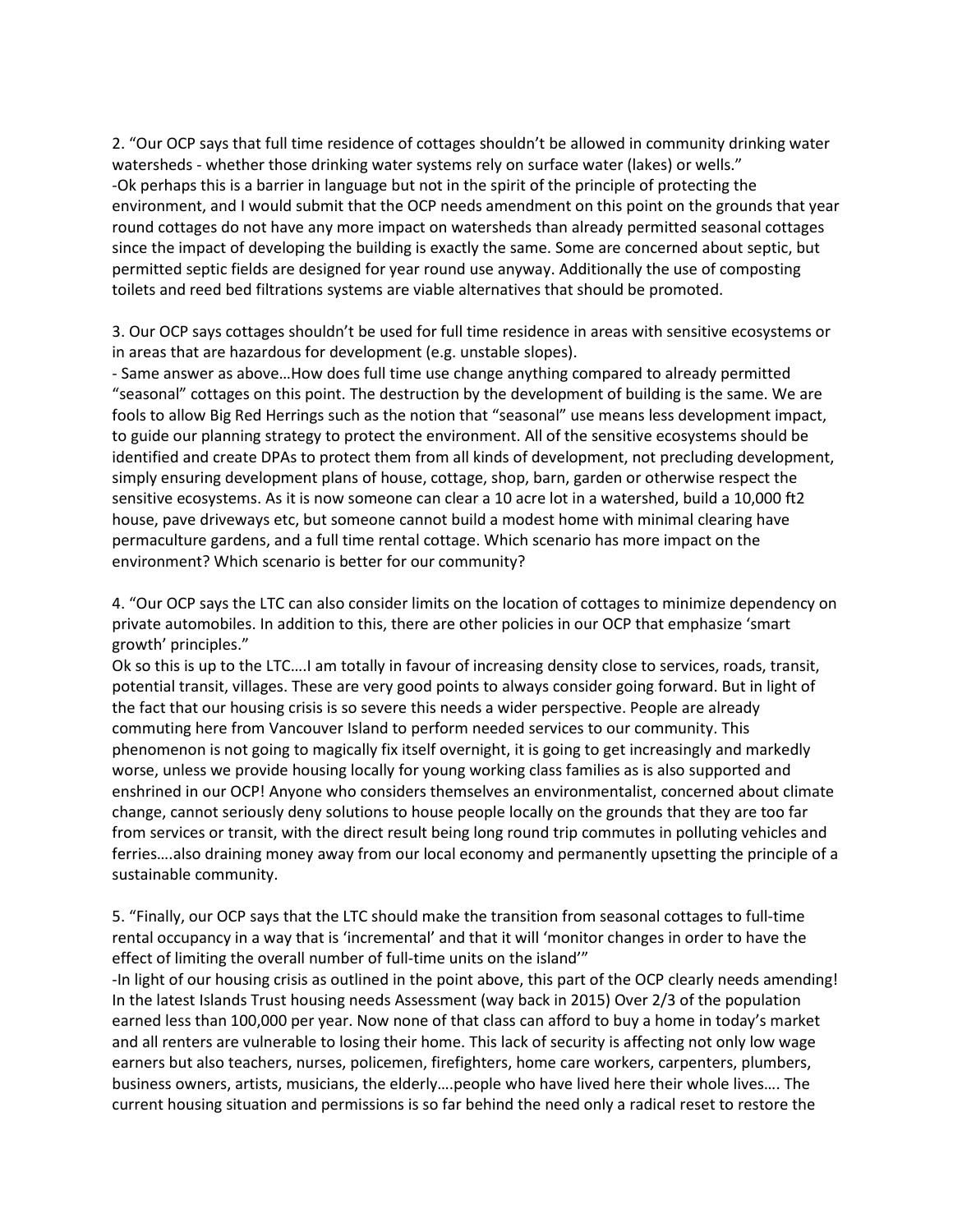balance of planned available housing to meet all the demographic needs of a healthy sustainable community will do. This is especially stark in light of the estimate that up to 60 % of our current rental housing is already non-conforming! We are asleep at the wheel heading for a cliff and the wreckage is going to be any semblance of a sustainable island community as our Islands Trust Policy is also supposed to protect. Young working class families are a species at risk. They are necessary for the health of our community. Do not punt this critical decision to future generations. We are already here, working our butts off to try to stay, and hope that our children might be able to live here as well.

Consider if there are 2500 more Principle residences permitted to be built in our current zoning plan, close to 100% of which will not be occupied by young working class families, elderly, artists etc, then we need to plan for 5000 spaces available to them… either secondary dwellings such as suites or cottages or planned affordable housing units, co-housing etc. Anything less is an utter failure to plan responsibly. This can be done in a way that has way less impact then traditional metrics consider. Secondary dwelling infill impacts the natural environment less than new subdivisions. A "Home Plate" zoning, aka "ecovillage" or "square foot ratio" in exchange for conservation and covenant on the majority of parcel is another tool. Meaningful density bonuses exchange for land conservancy under covenant is another useful tool. All of these can benefit from the concept of alternative sustainable water supply where needed as outlined above. All of these are also outlined in the trust councils own "Housing Strategic Actions" (Page 295 to 357) [http://www.islandstrust.bc.ca/.../tc\\_2019-03\\_12-14\\_adg...](https://l.facebook.com/l.php?u=http%3A%2F%2Fwww.islandstrust.bc.ca%2Fmedia%2F347296%2Ftc_2019-03_12-14_adg_pkg_final.pdf%3Ffbclid%3DIwAR31FVEcxSh7Wj84b_uptg-1bCPcVNhRyvnPyL0ISERvGwEeN-TTwLgA9HI&h=AT0UgZYlGihTzTnxATw14aO5Ff9eGgs3A_QdD_7aA-9gl1iHADsnYkFqlpmVN-f4aMMKJLPCGiwftat0wYfW7LDdj_tHELH3Fuu72jKo6Yk1HB02kE--elT_PrQIbaVpYZhrOB4)

I call on the LTC to not waste any more time on bylaw 512, instead modify the Land Use bylaw as outlined above, Amend the OCP as needed. The result will actually be much more in line with the overall spirit and vision of the OCP by more strongly protecting the environment and water where threatened while also taking a step towards housing our necessary population. The next step should be to integrate the Trust's own "Housing Strategic Actions" plan into our land use bylaw. It's time for bold and decisive decisions lest our community lay in wreckage of poor planning and the environment suffers the degradation of hundreds of vehicles commuting to serve the wealthy elite, "permitted" population of SSI.

Linda [Zakrison](https://www.facebook.com/linda.z.adams) Adams Thanks Rhonan. Some good points, but here are some more thoughts.

I wouldn't agree with your suggestion that the LTC abandon the current proposed bylaw and go for a full OCP amendment instead. Here are my reasons:

Once an OCP amendment is engaged, things get a whole lot more complicated and the LTC is no longer in the driver's seat regarding timing.

A big reason for this is that OCP amendments require provincial approval and these days that means, among other things, full and meaningful consultation with First Nations before the provincial approval is received.

This is no small thing and it isn't fast. Whistler famously had their entire new OCP turned down by the courts, on the basis that the province hadn't consulted sufficiently with First Nations before approving it (even though Whistler had done a lot of consultation itself) .

Here on SSI, we have had one OCP amendment that required about 3 years of consultation before FN issues could be resolved. Even then, provincial approval took about another year.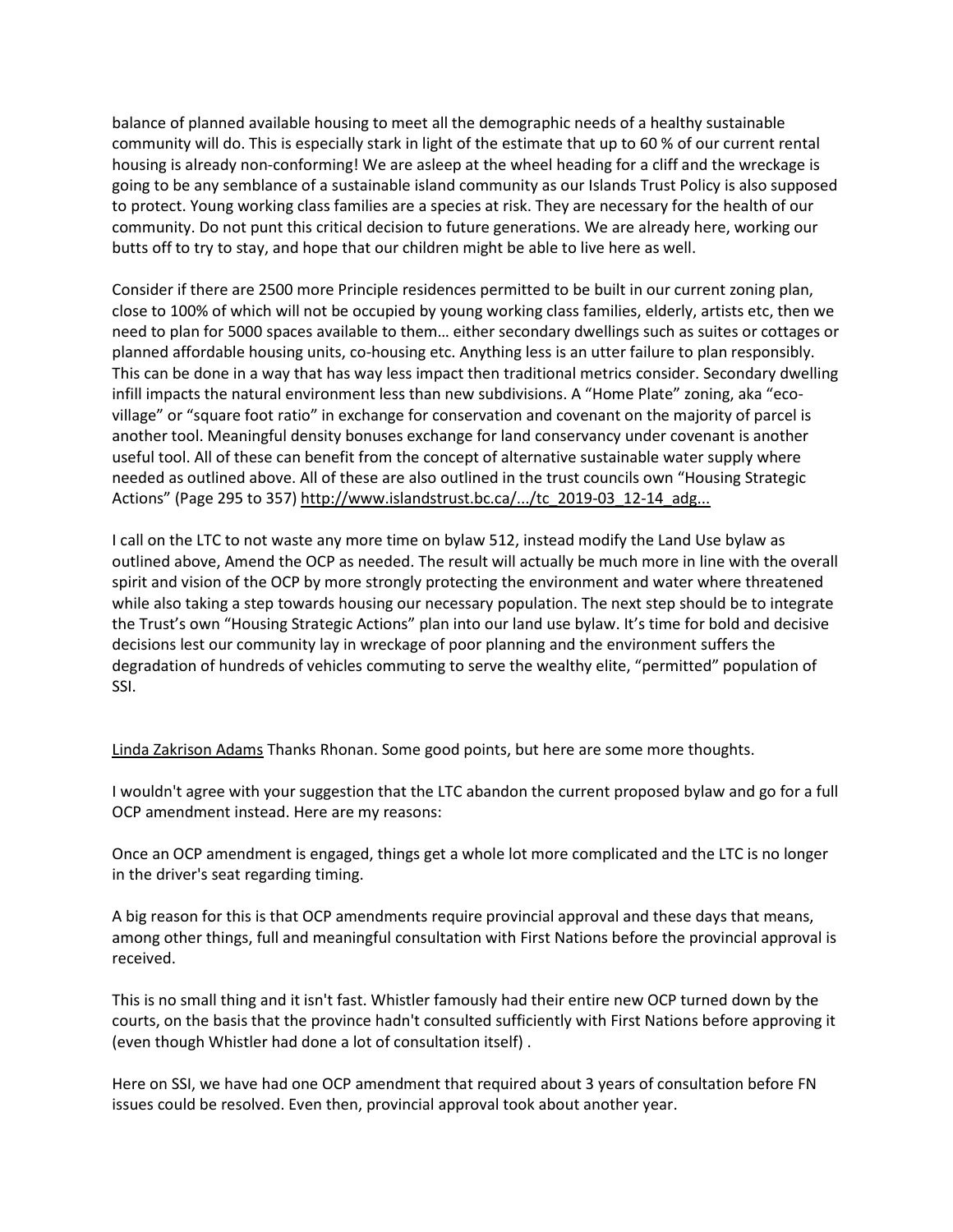Given that FN generally oppose any bylaw amendments that would increase development and density on SSI, an OCP amendment that does all the things you are suggesting seems destined for delay.

Given those facts, I'd prefer the LTC move forward with a bylaw that doesn't require an OCP amendment, in order to open up some additional potential for affordable housing, rather than taking a route that would inevitably result in further delay.

Rhonan [Heitzmann](https://www.facebook.com/rhonan.heitzmann) Linda [Zakrison](https://www.facebook.com/linda.z.adams?hc_location=ufi) Adams good point indeed. I was totally unaware of the time involved.

Perhaps trying to update this bylaw to be the most liberal with the interpretations of the OCP restrictions s the best that can be done right now, perhaps revisiting the legal opinion as to the 5% rule....(as recommended by the advisory committee) .......I don't know, it's so frustrating that it takes so much time, and it is extremely frustrating to be so hamstrung by language in the OCP that winds up working against itself. I would hope that those who penned those restrictions did not realize the result would be hundreds of commuters ferried over from the big island to serve the elite landowners....

Linda [Zakrison](https://www.facebook.com/linda.z.adams) Adams Rhonan, again some great ideas! But I think we have to be realistic and base ideas on things that the LTC and our water districts can actually do. Those things are based on the powers they have been given by the provincial government. At this point, I'm not aware that either the LTC or the waterworks districts have the legal ability to 'mandate an alternative water supply' and to enforce it's ongoing use and maintenance.

I think this is where waterworks districts get hung up - if bylaws propose to add new density to their districts.

It's my understanding that when a new building is constructed within a waterworks district, the district has the legal responsibility to supply water, unless they can prove they don't have it. They have no legal mechanism to limit the water that each lot uses (they can't even put in really high rates as a disincentive, as they are only permitted to charge what it costs them to supply water).

So I can understand why our waterworks districts are pretty hesitant about any bylaw that proposed new density within their boundaries - it places a legal burden on them to supply water in perpetuity. And while it may be true that people could ideally get by with less water, the waterworks districts are basing their estimates on the amount of water that people ACTUALLY use. I don't know myself if a seasonal use would use more or less water than a full-time one, but I'm guessing the waterworks districts know and are basing their comments on that.

I agree that it would be great if people would put in rainwater collection systems to reduce their demand on waterworks districts. But again, I don't know of a legal mechanism where either the LTC or a waterworks district can require them to actually use and maintain such a system, as a basis for permitting addition density or occupancy.

So it's not hard to imagine a time when a property owner, faced with the complications and expenses of maintaining/replacing a rainwater catchment system might just decide to go with the easier option of turning on the tap from the waterworks - especially since they would have been paying taxes to the waterworks district all along.